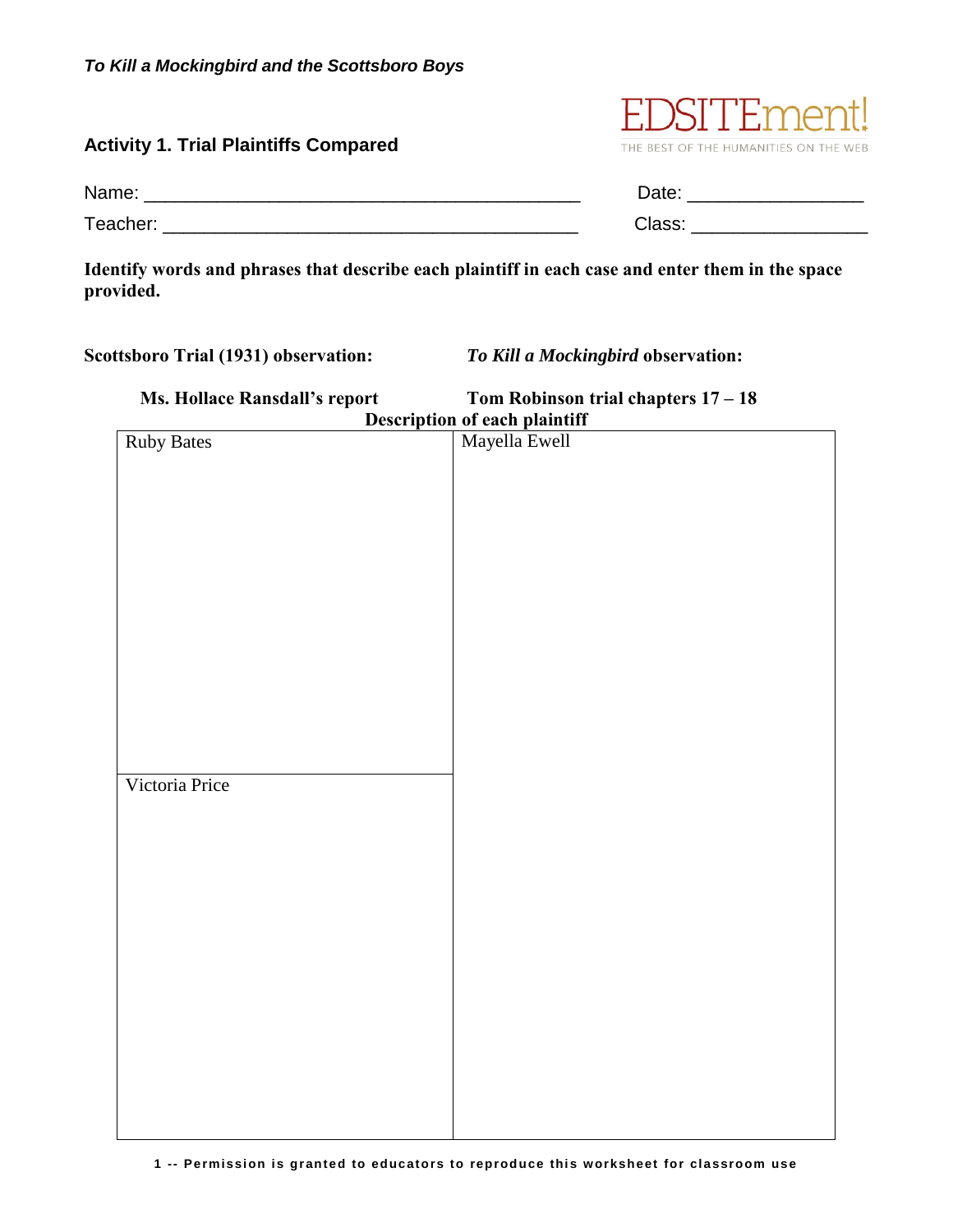**Identify words and phrases that describe the plaintiff's families in each case and enter them in the space provided.** 

**Scottsboro Trial (1931) observation:** *To Kill a Mockingbird* **observation:** 

**Ms. Hollace Ransdall's report Tom Robinson trial chapters 17 – 18 Description of each plaintiff's family**  Ruby Bates' family Mayella Ewell's family Victoria Price's family